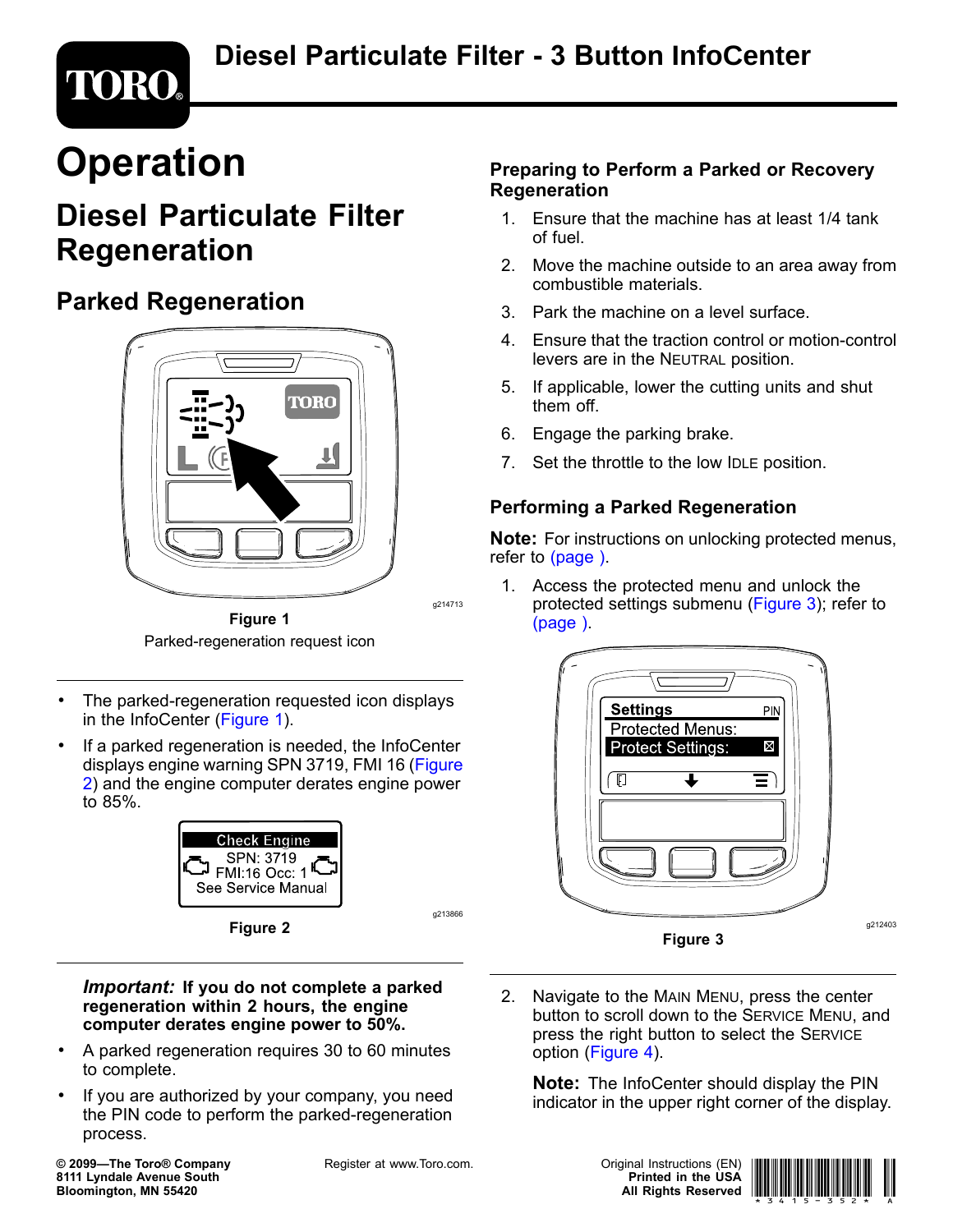<span id="page-1-0"></span>

3. In the SERVICE MENU, press the middle button until the DPF REGENERATION options displays, and press the right button to select the DPF REGENERATION option (Figure 5).



4. When the "Initiate DPF Regen. Are you sure?" message displays, press the center button (Figure 6).



5. If the coolant temperature is below 60°C (140°F) the "Insure  $\overline{3}$  is running and above 60C/140F" message displays. (Figure 7).

Observe the temperature in the display, and run the machine at full throttle until the temperature reaches 60°C (140°F), then press the center button.

**Note:** If the coolant temperature is above 60°C (140°F) this screen is skipped.



6. Move the throttle control to LOW IDLE and press the center button ([Figure](#page-2-0) 8).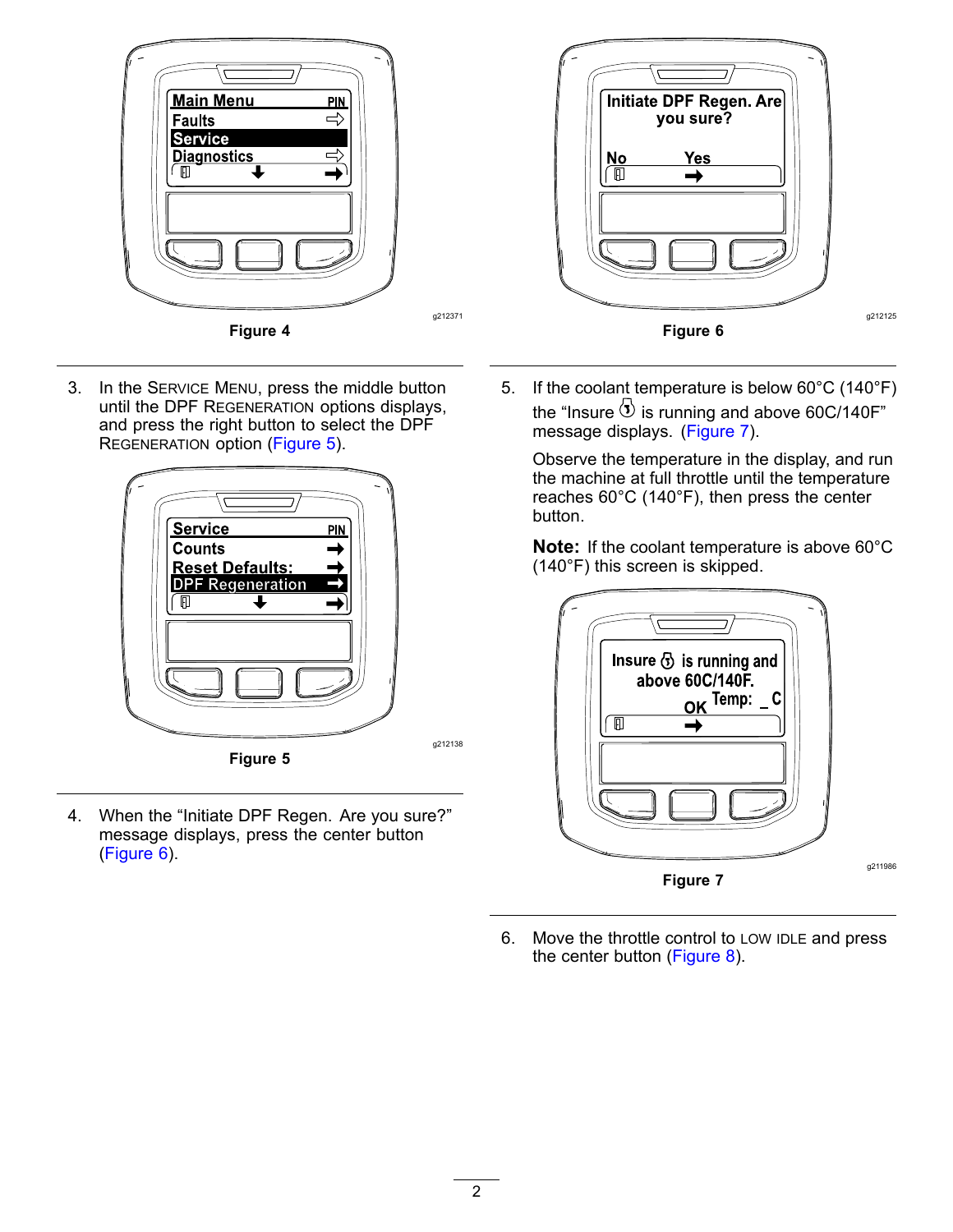<span id="page-2-0"></span>

- 7. The following messages display as the parked regeneration process begins:
	- A. The "Initiating DPF Regen." message displays (Figure 9).



B. The "Waiting on  $\overline{3}$ " message displays (Figure 10).



- C. The computer determines whether the regeneration runs. One of the following messages displays in the InfoCenter:
	- • If the regeneration is allowed, the "Regen Initiated. Allow up to 30 minutes for completion" message displays in the InfoCenter, wait for the machine to complete the parked regeneration process (Figure 11).



• If the regeneration process is not allowed by the engine computer, the "DPF Regen Not Allowed" message displays in the InfoCenter ([Figure](#page-3-0) 12). Press the left button to exit to the home screen

*Important:* **If you did not meet all the requirements for regeneration or if less than 50 hours have passed since the last regeneration, the "DPF Regen Not Allowed" message appears.**